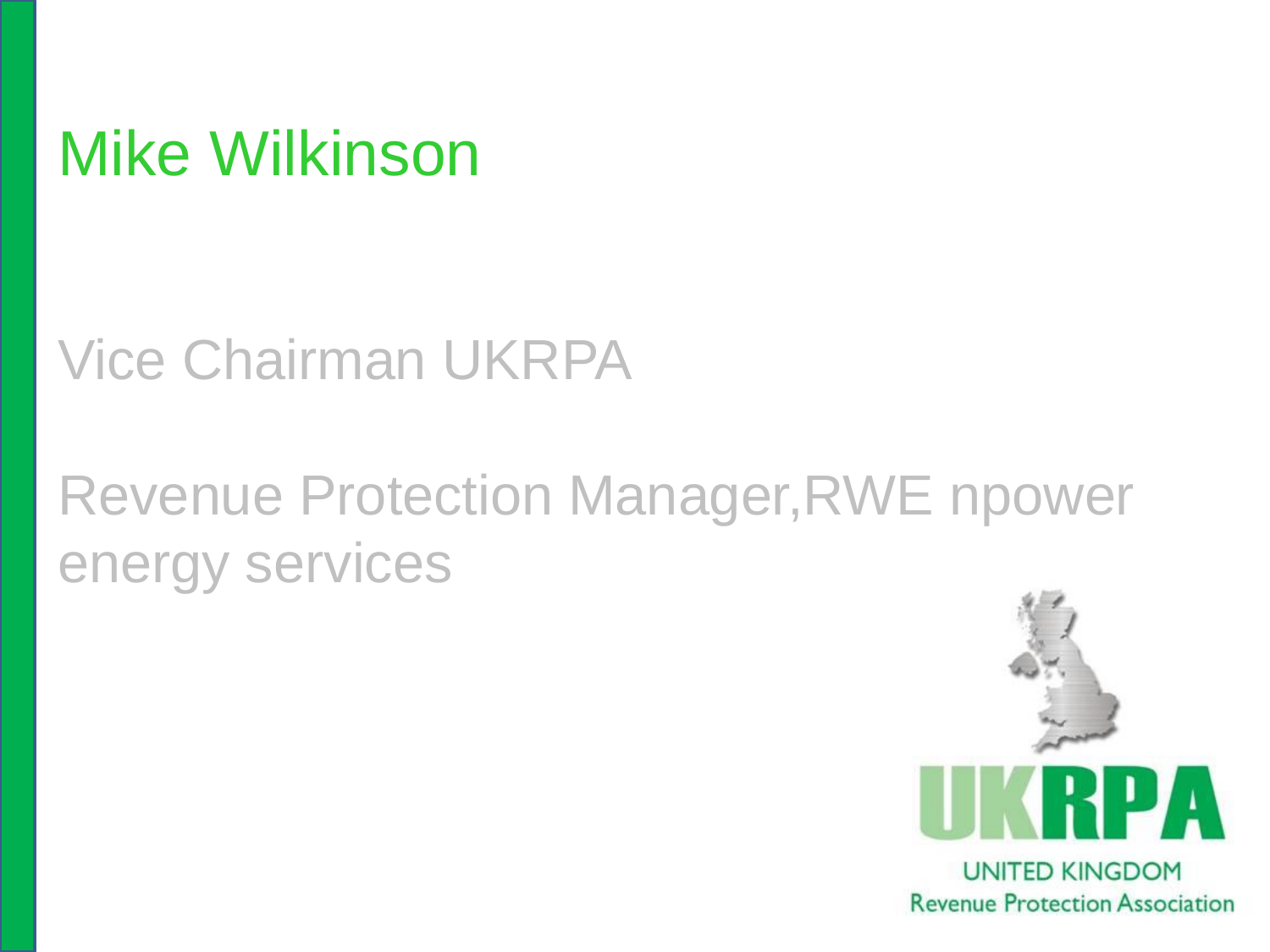### **Contents**

- The UKRPA
- UKRPA Strategy
- Revenue Protection in the UK
- Cannabis Cultivation
- Smart Metering in the UK
- Key Challenges for the industry
- Questions?

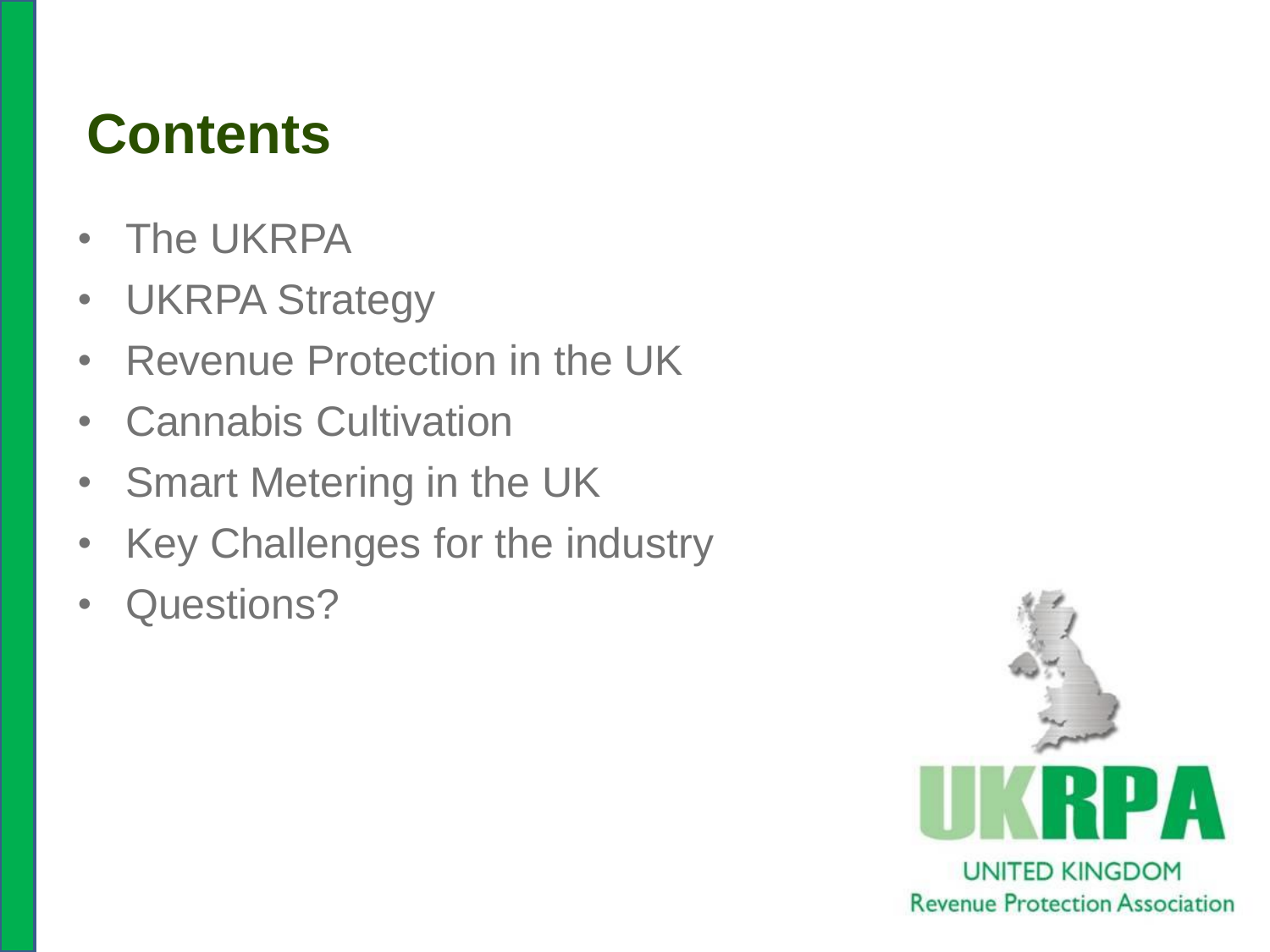#### **UKRPA**

- United Kingdom Revenue Protection Association
- Established in 1998 for companies involved in detecting and dealing with meter tampering and illegal abstraction of electricity/gas.
- Also supports providers of products/services that support revenue protection activities

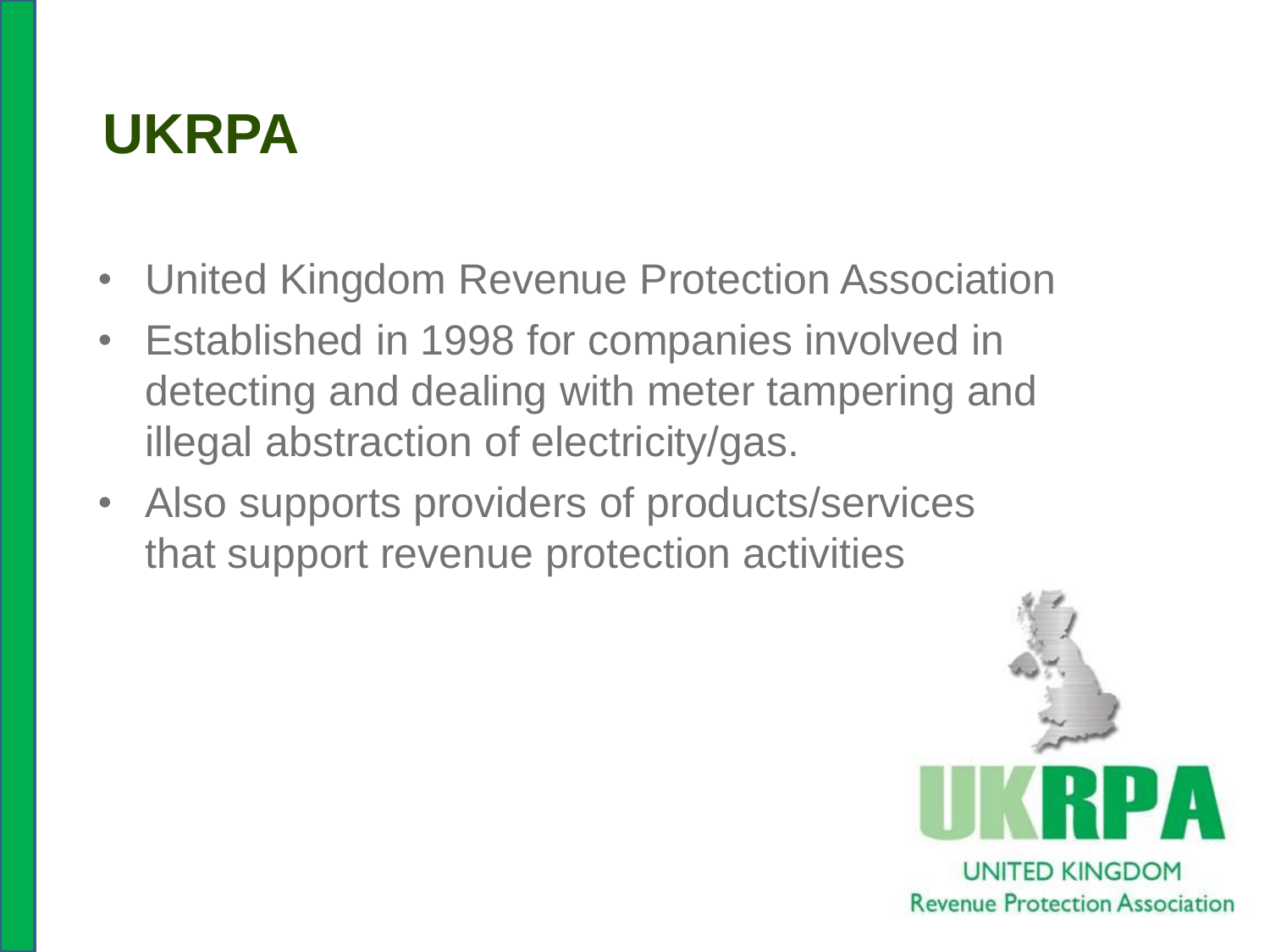## **Philosophy**

- Energy theft is a serious matter
	- $\triangleright$  Is a crime and can be an enabler of crime
	- $\triangleright$  Presents significant safety risk
	- $\triangleright$  Revenue losses and as a result higher energy costs
	- $\triangleright$  Energy Industry reputation
	- $\triangleright$  Between £100-400 million stolen per year (based on industry estimates 2011)

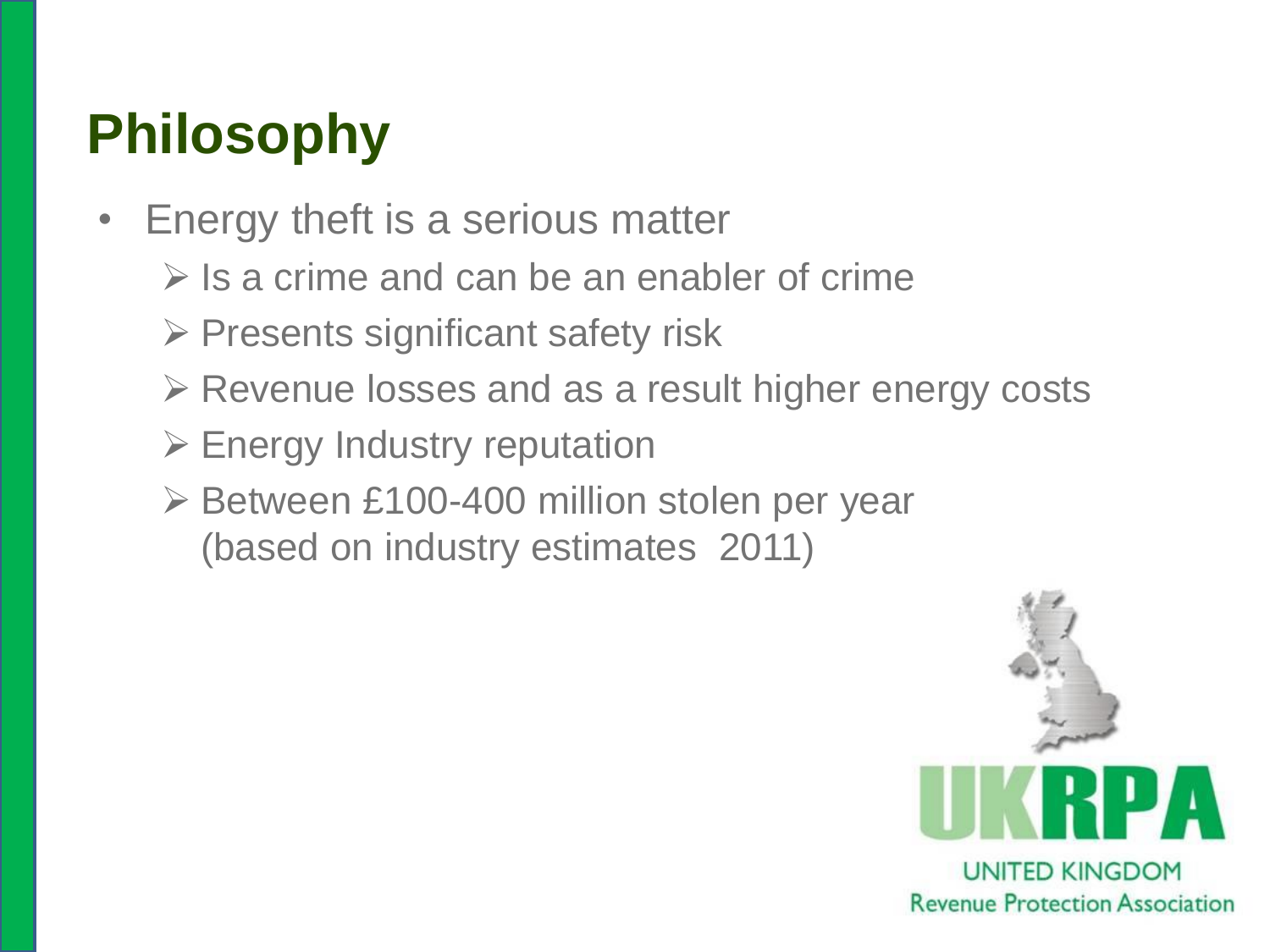#### **Purpose**

- To promote the detection and prevention of meter tampering and other forms of illegal abstraction of electricity and gas (reducing costs to the industry)
- Provides a forum to identify matters of common interest and represent such interests to regulatory, consultative and other relevant bodies
- Provides a forum for the exchange of information and discussion of industry matter

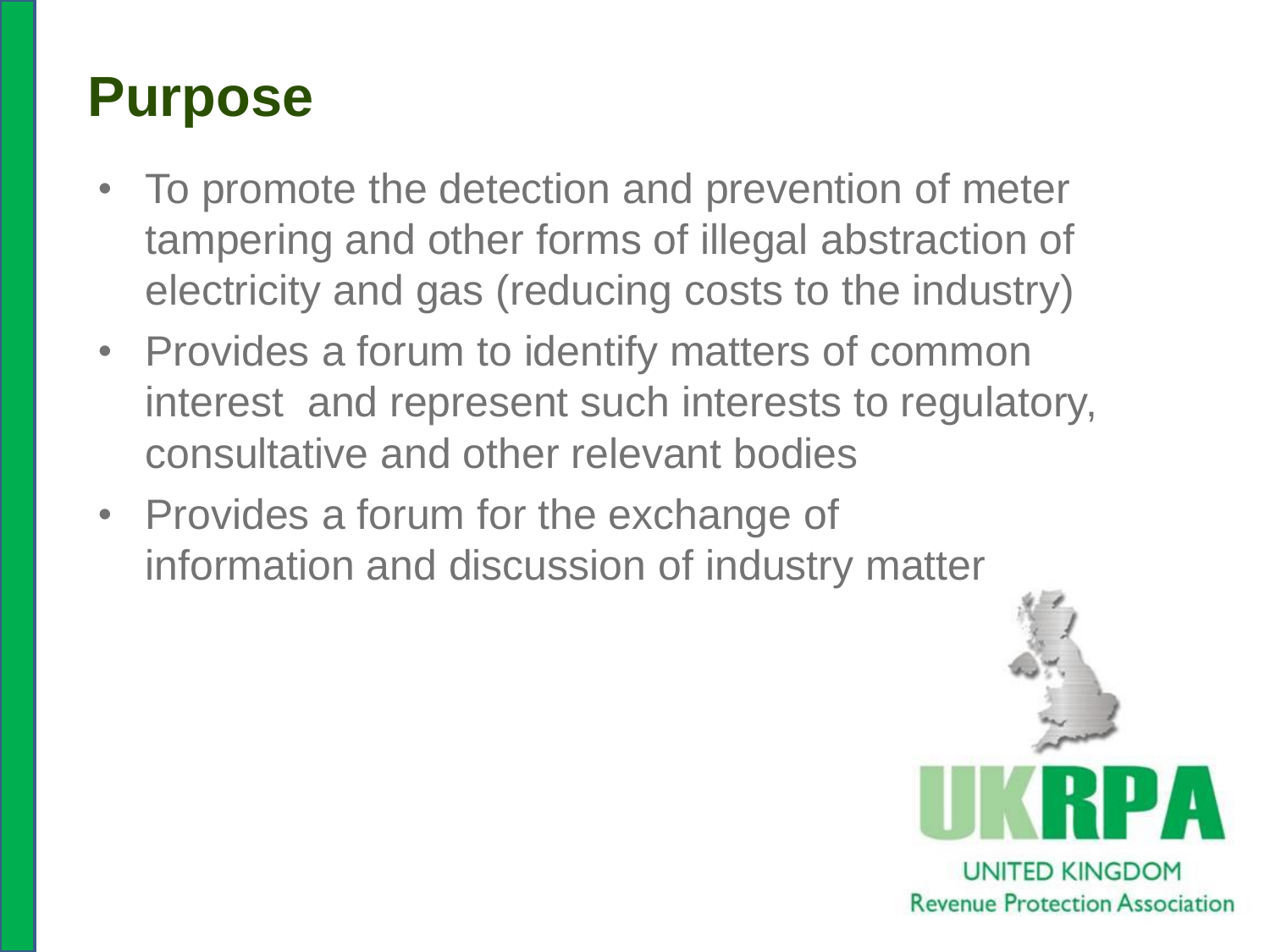### **Our Key Services**

- The UKRPA provides a range of services to its Members, industry stakeholders and the public, key services include:
	- $\triangleright$  Website for knowledge sharing and ability for the public to report suspected cases of energy fraud <http://www.ukrpa.co.uk/>
	- $\triangleright$  Facilitate the investigation of reported energy fraud cases
	- $\triangleright$  Helpdesk support the public with energy theft
	- $\triangleright$  Regular forums/meetings
	- **≻ Bi-annual National Revenue Protection Conference**

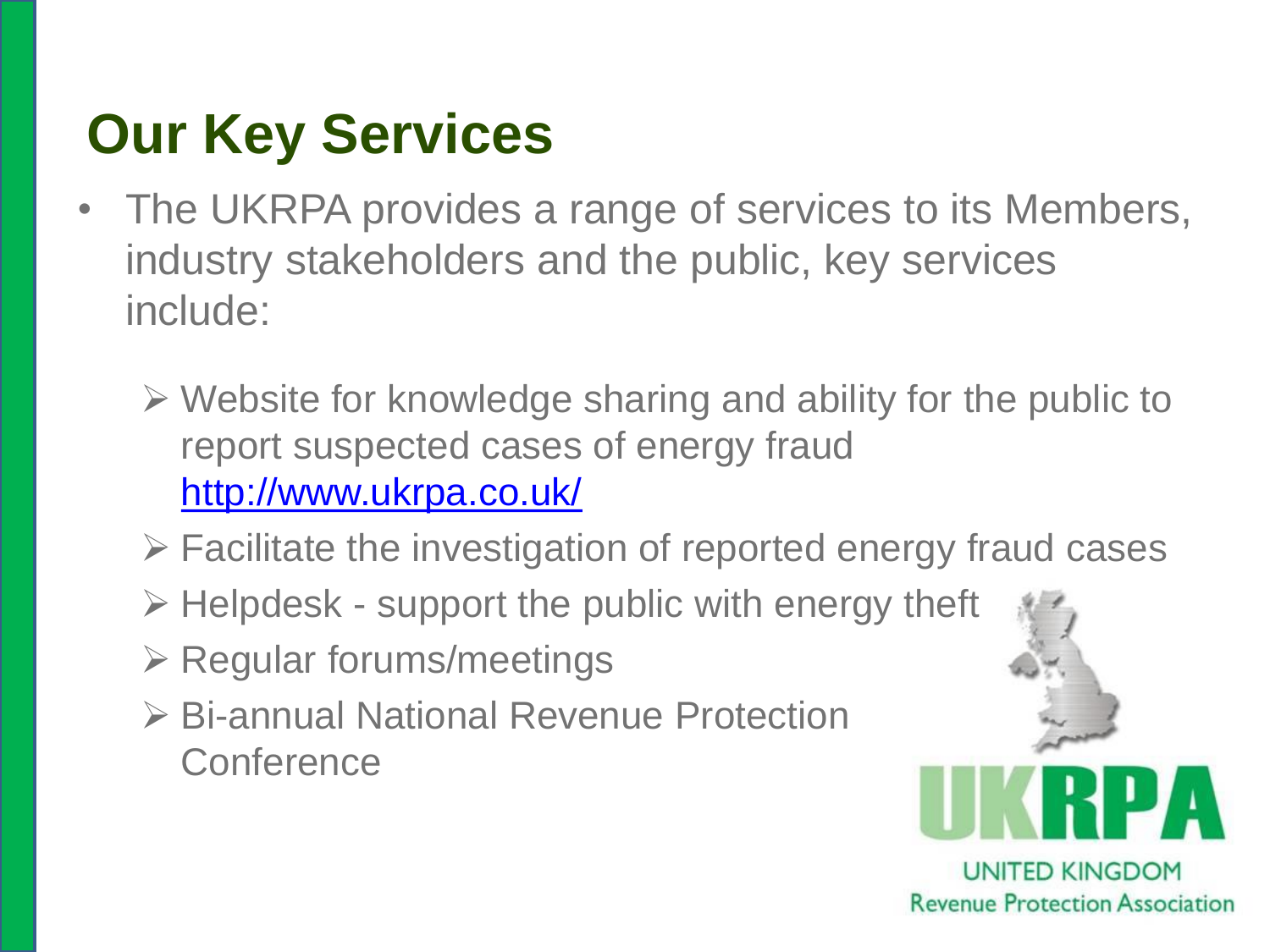### **UKRPA Strategy**

- The UKRPA has several strategic themes:
	- $\triangleright$  To provide expert analysis and input to industry
	- $\triangleright$  Influence energy theft policy and practices to reduce theft and maximise Member revenue
	- $\triangleright$  Promote the aims and objectives of the UKRPA
	- $\triangleright$  To develop where possible, industry best practice
	- $\triangleright$  Regular communications with stakeholders/media (raise awareness)

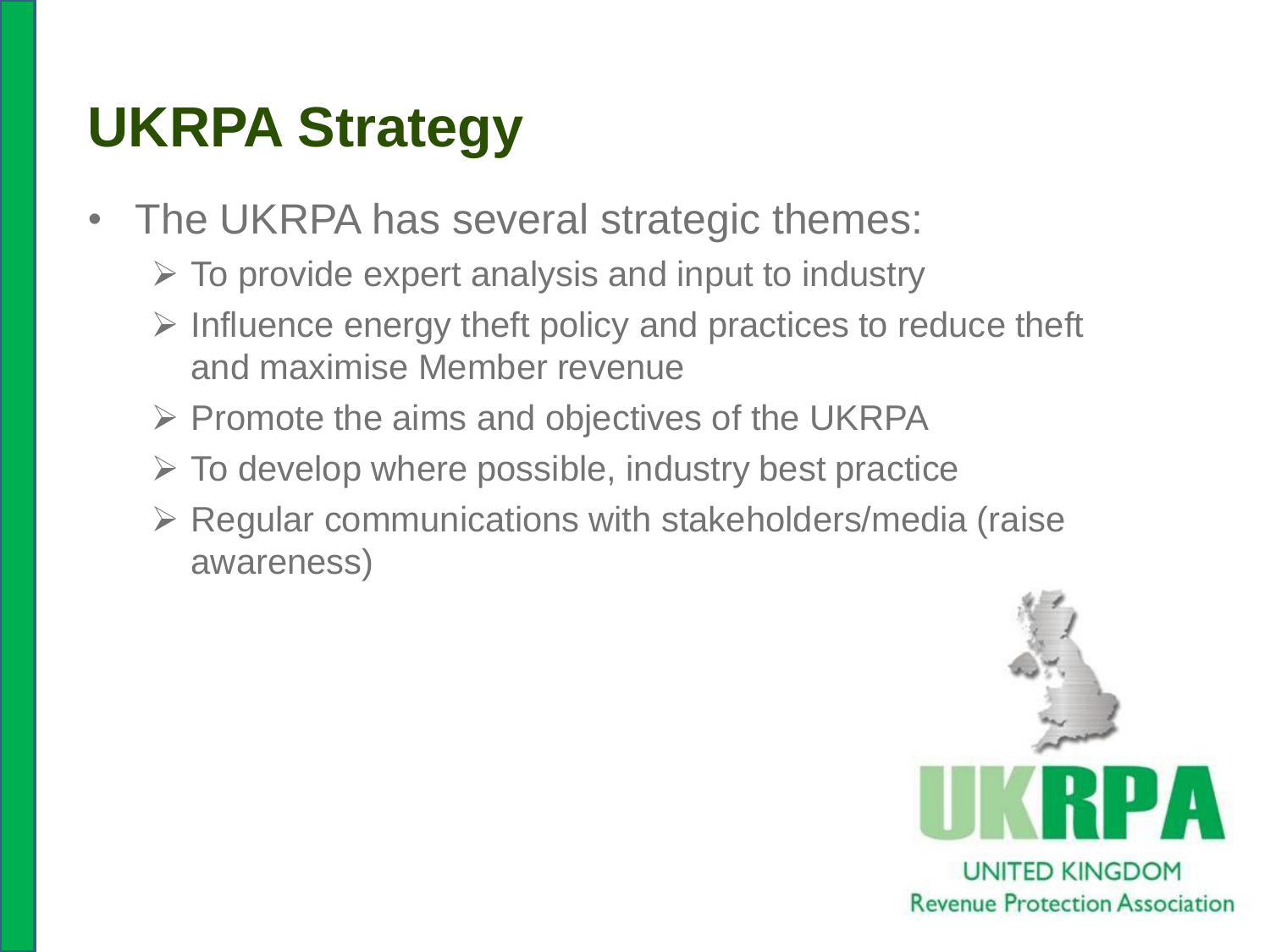#### **Revenue Protection in the UK**

- Theft Risk Assessment Scheme (TRAS)
	- UK Government scheme to change how Energy Suppliers tackle energy theft
	- $\triangleright$  Gas scheme first less tampered meters than Electricity currently being found!
	- $\triangleright$  Larger Supplier = more money held by TRAS scheme, figures could be £1m GBP per annum
	- Targets set on a % of an Energy Suppliers portfolio
	- $\triangleright$  Incentive! More positive detection = draw money out of the pot

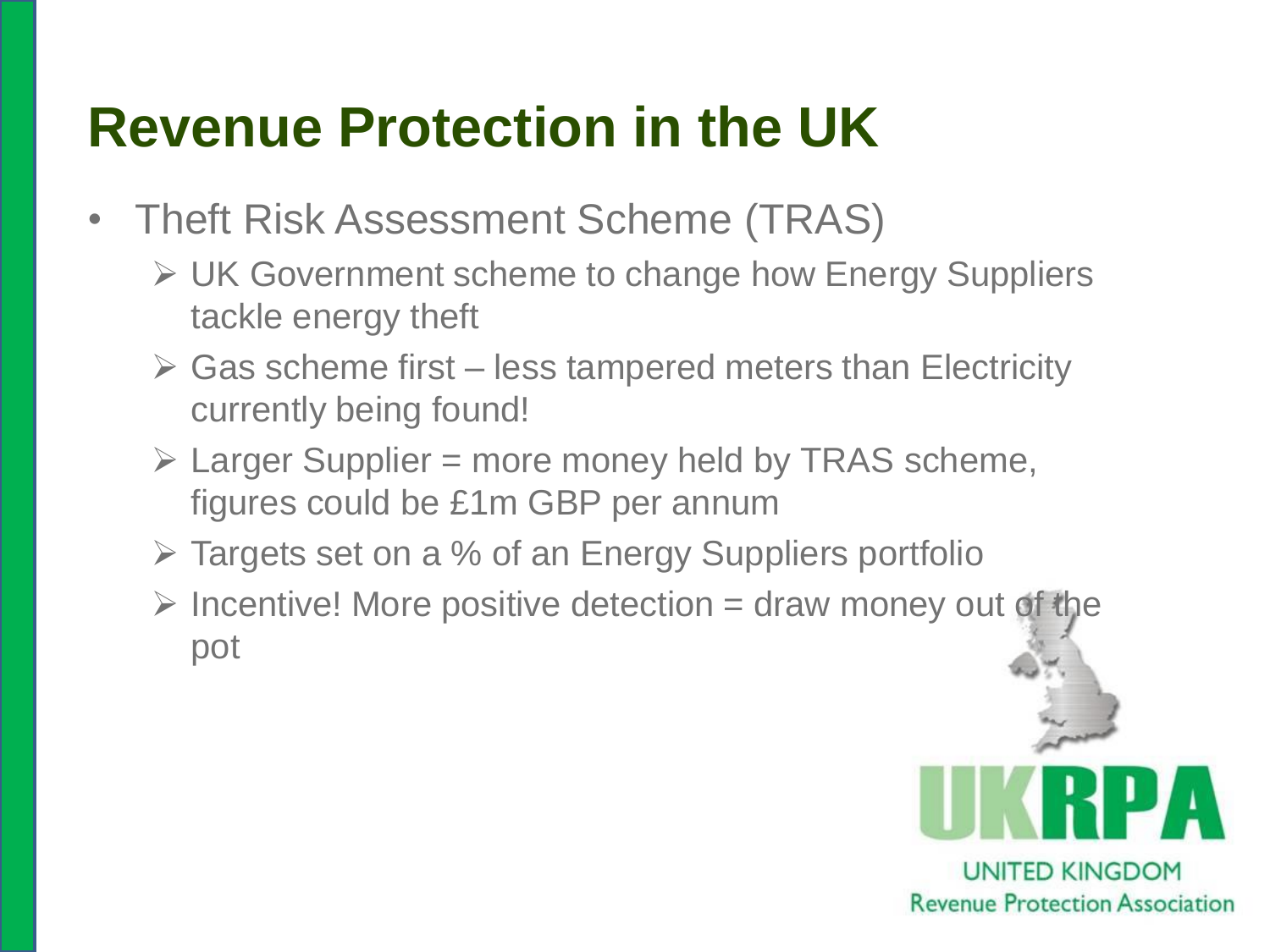#### **Value of Revenue Protection?**

- Valid commercial argument based on the costs for the supplier doing nothing to investigate electricity/energy theft – but other implications exist…
	- $\triangleright$  Increased losses damage the whole industry
	- **≻ Company and energy industry reputation**
	- $\triangleright$  Safety of the public



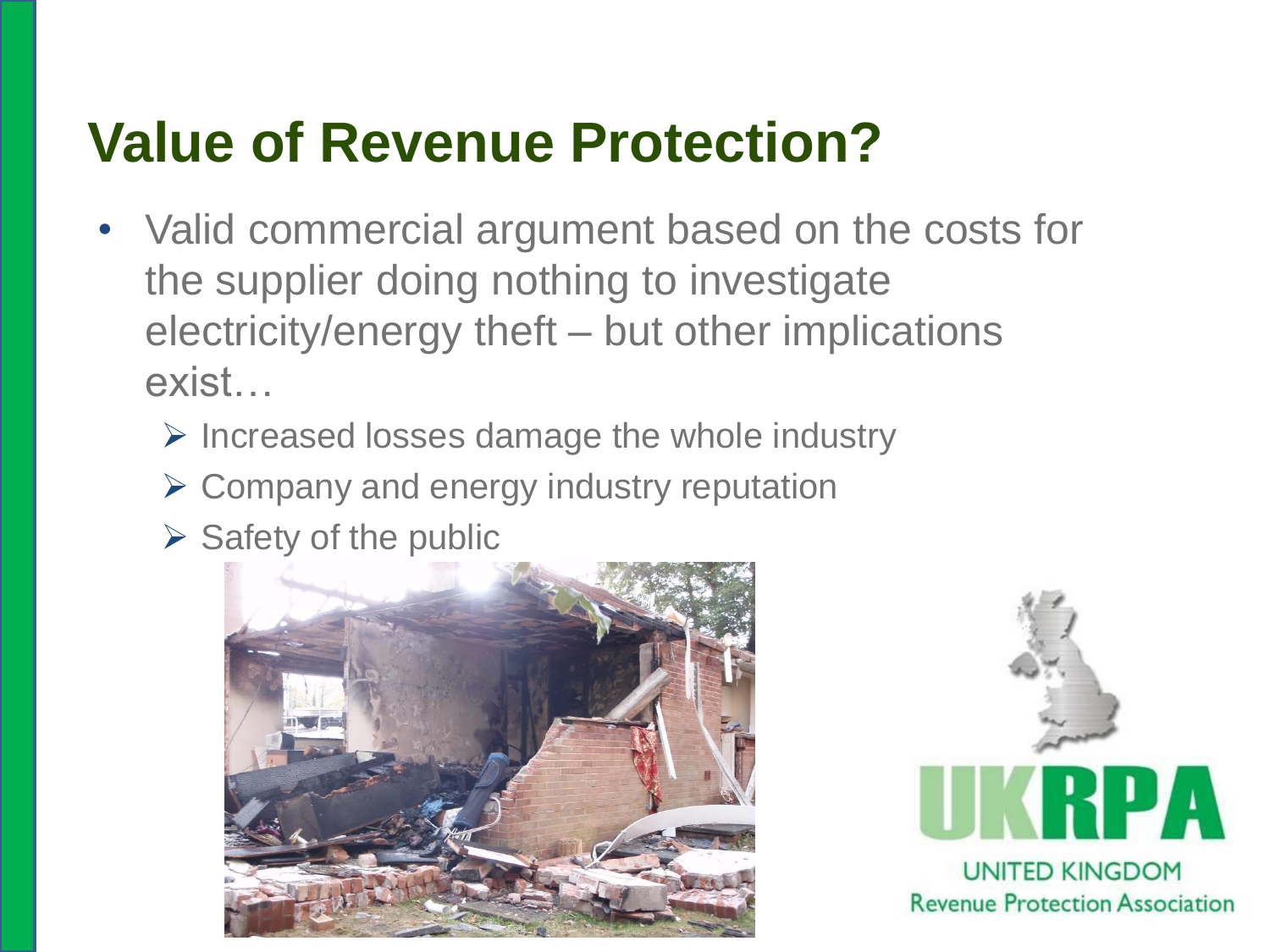# **Cannabis Cultivation**



- Cannabis imported into the UK? No longer
- Organised Crime Gangs
- 1/3 of all energy theft is used in growing the plants
- 8000 Police raids in 2012
- 40 times more electricity used to cultivate cannabis than a normal house usage

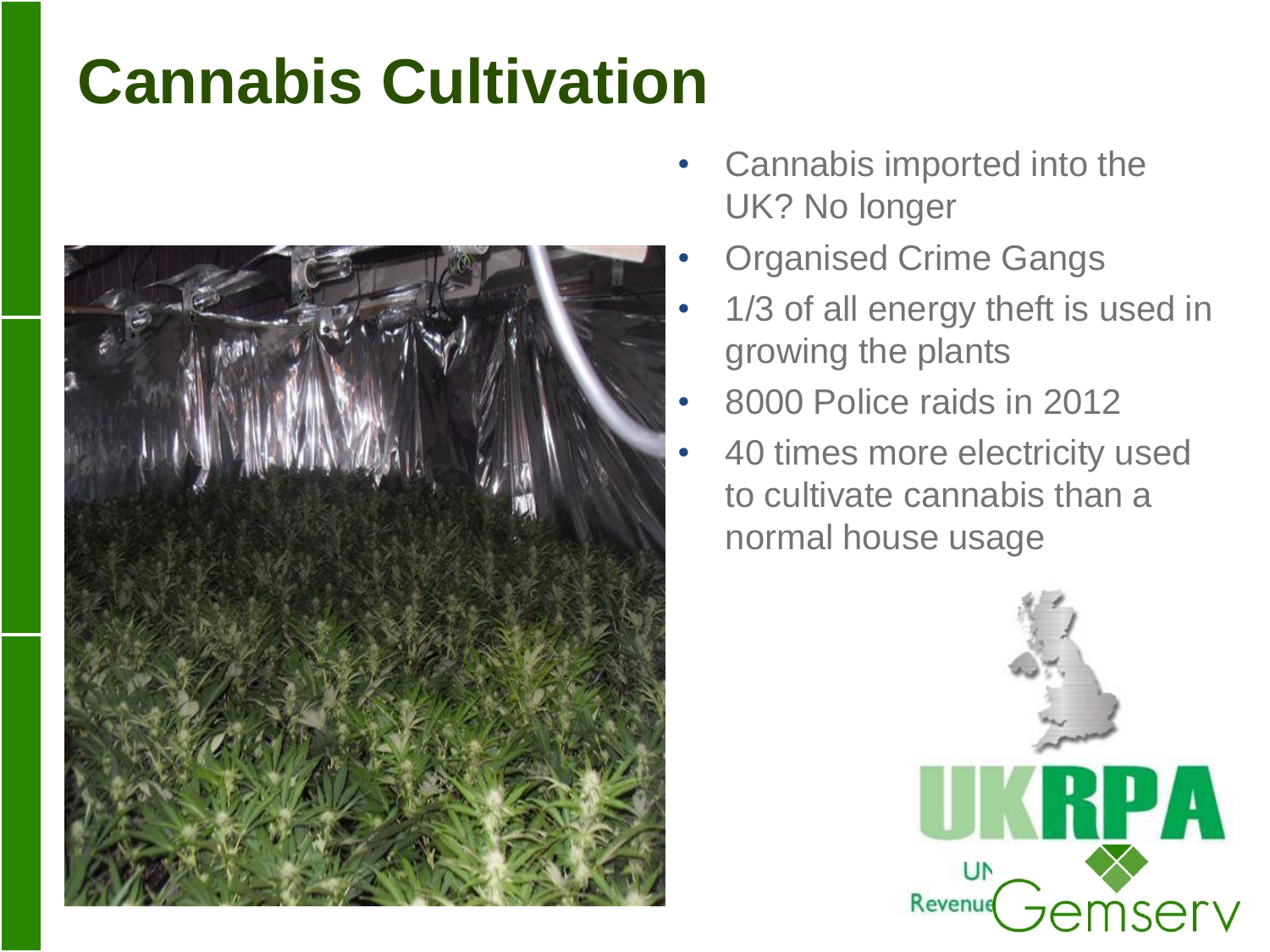### **Smart World**

- UK Government inform Energy Suppliers to fit SMART Meters by 2019
- 2013 non of the 'big 6' Energy Suppliers fully engaged in swapping out the traditional meters
- Delays due to specification changes

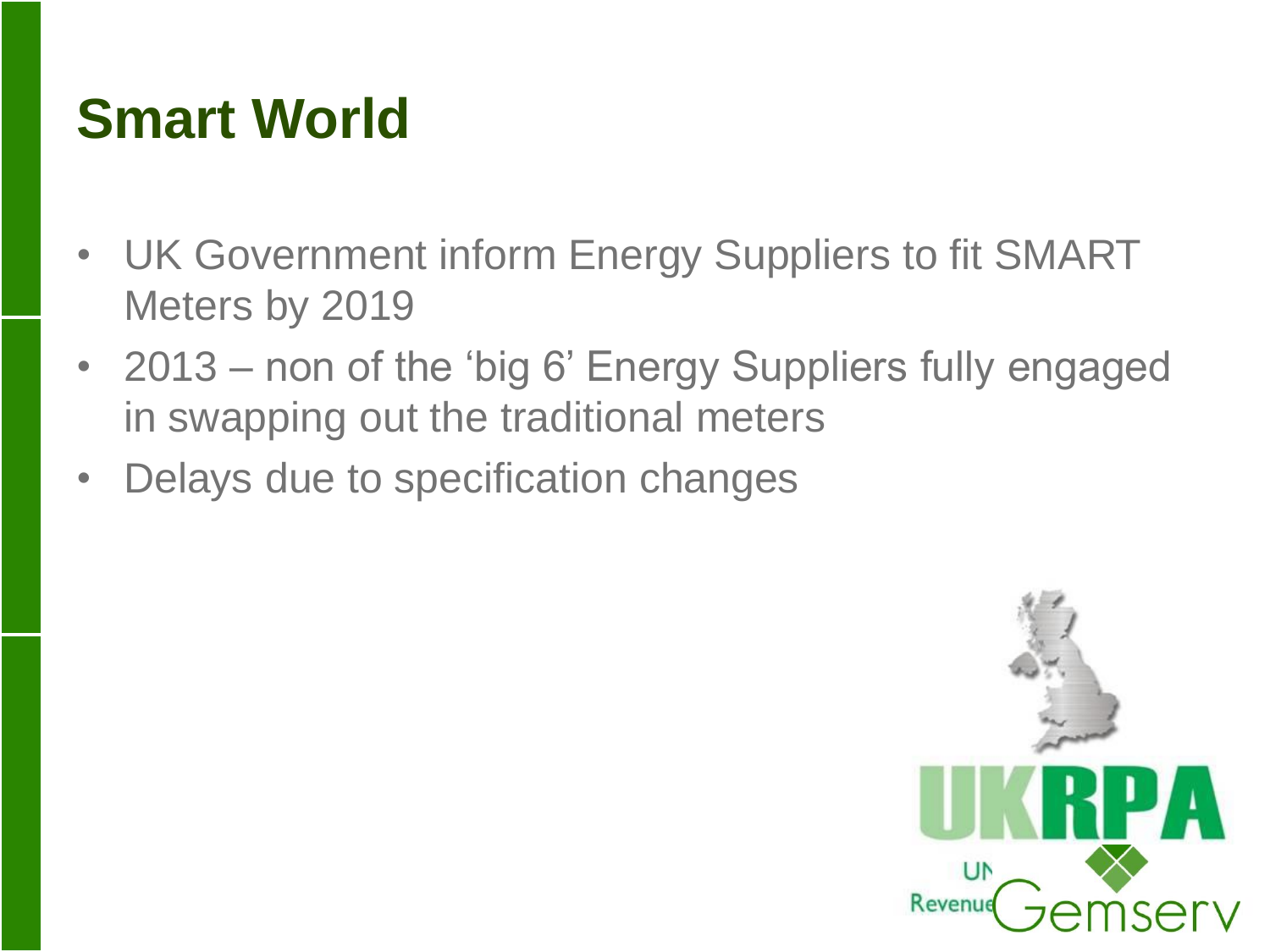#### **Impacts of Smart Metering**

• Indications from worldwide roll-outs show that energy theft tends to increase with Automated Meter Reading (AMR), primarily due to:

**Example 2 Reduction in direct contact with customers** Reliability of systems/tamper alerts

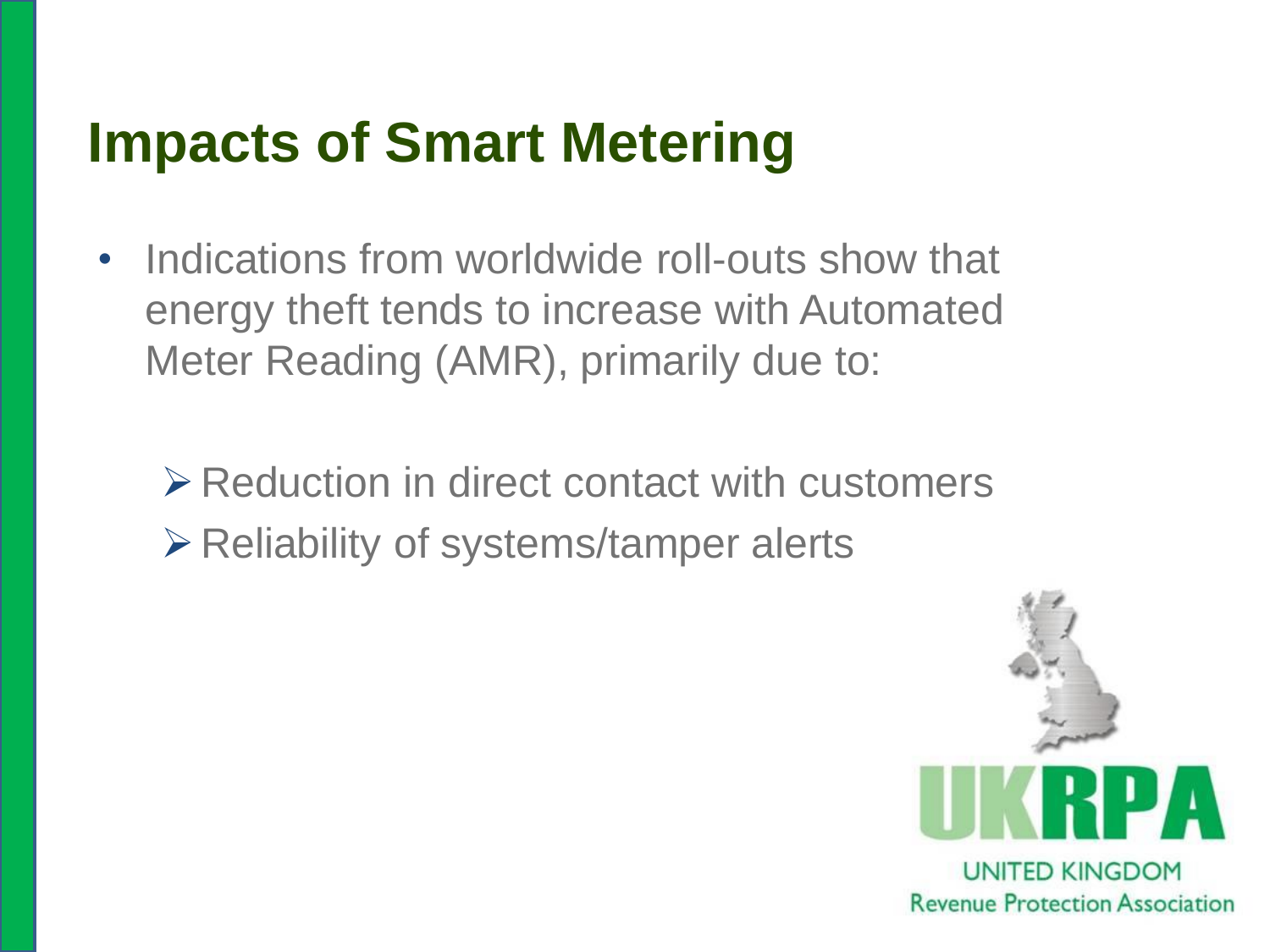#### **Impacts of Smart Metering – Key Considerations**

- Large volume of leads likely to be generated need to manage data volumes to avoid swamping communication and investigation resource
- Inclusion of interference alarms (tamper flags) within the smart meter design
- Inability of interference alarms to identify meter by-pass
- High level risks of hacking, low level risks of deliberate trigging of alarms
- Need to carefully manage data driven leads

**UNITED KINGDOM Revenue Protection Association**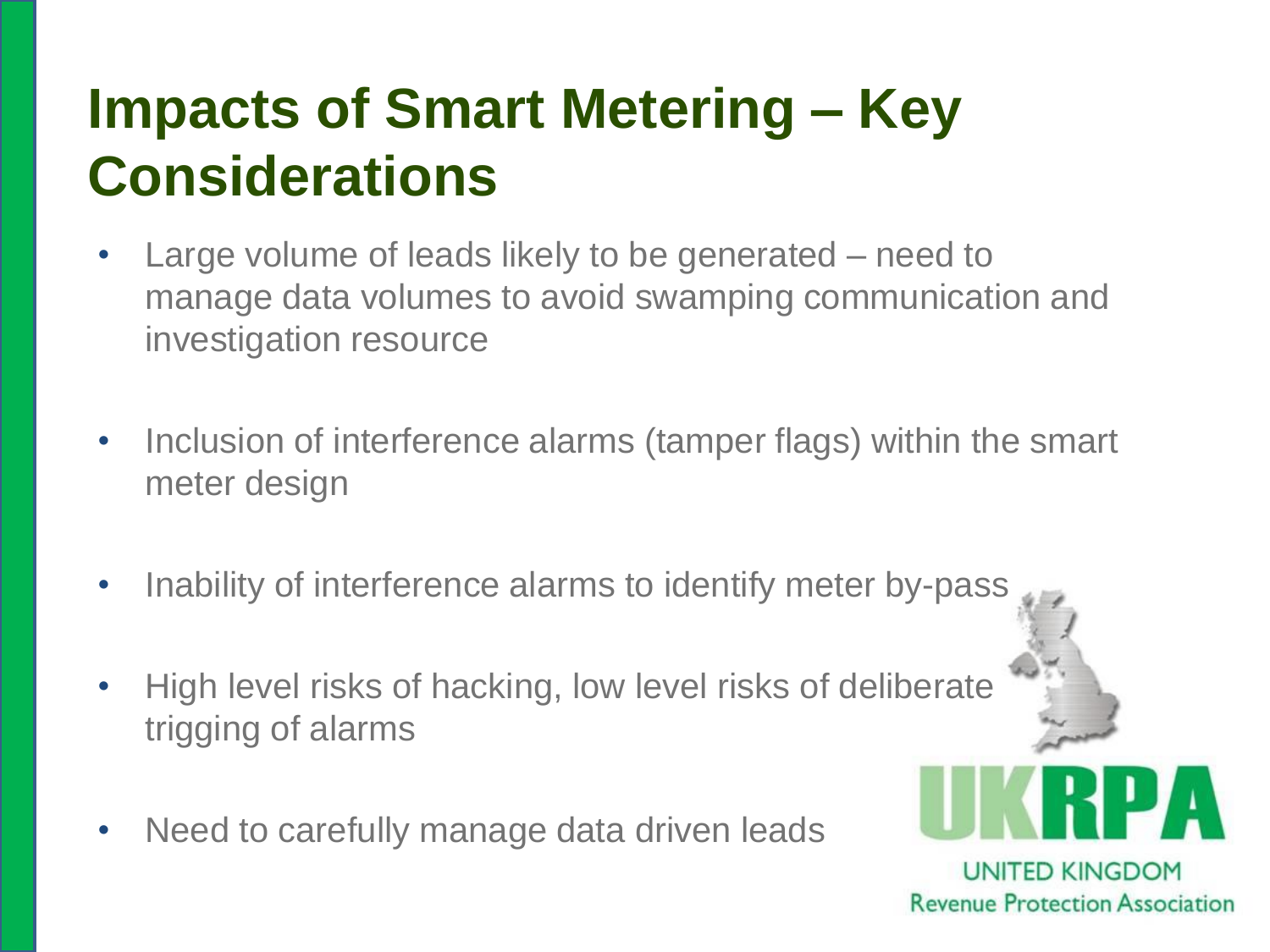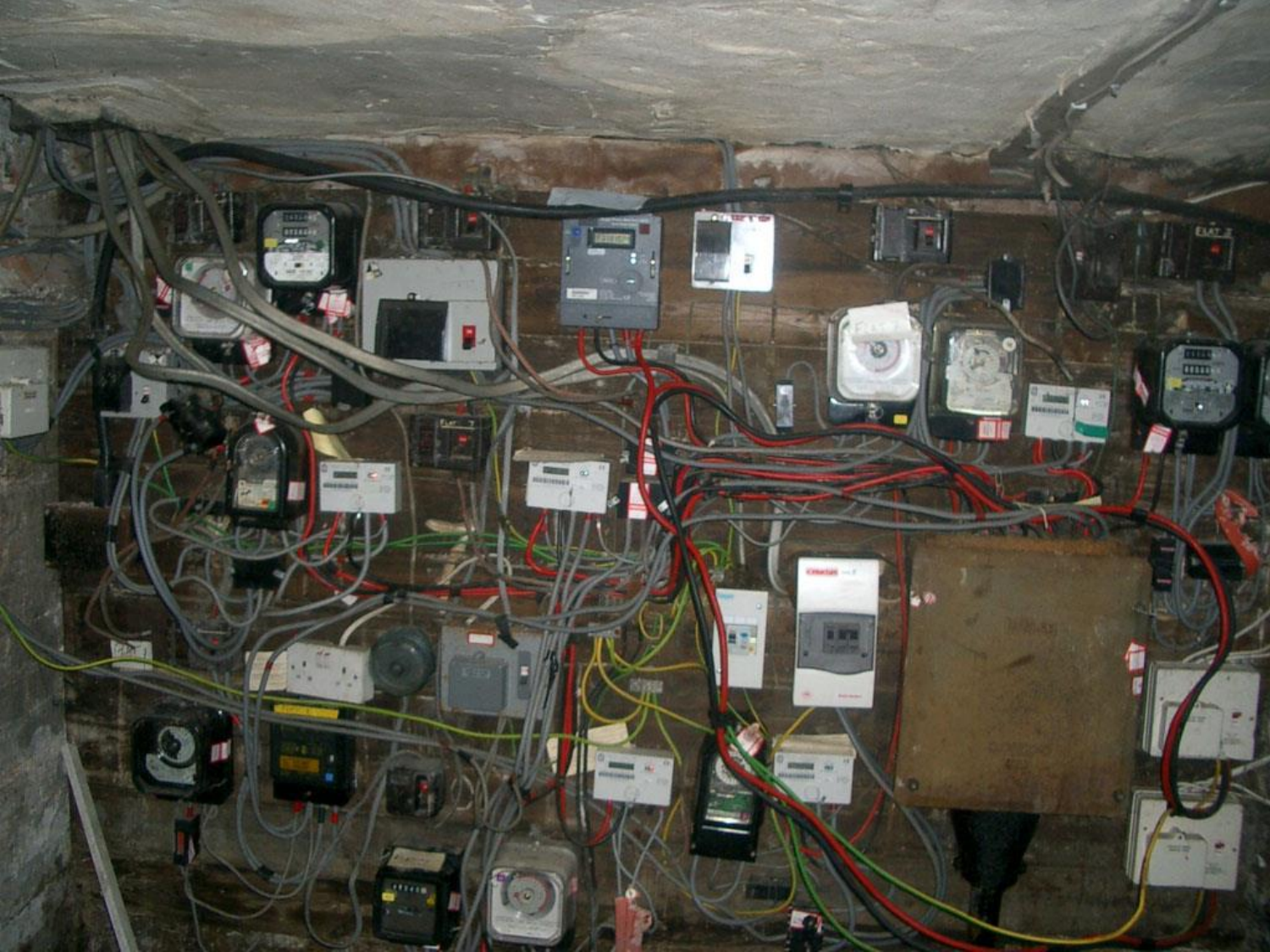## **Summary**

- UKRPA to share knowledge within membership
- Engage with UK Government ,Police and Industry partners to detect energy theft, clampdown on cannabis cultivation
- TRAS scheme find more energy theft
- Smart Meter roll-out